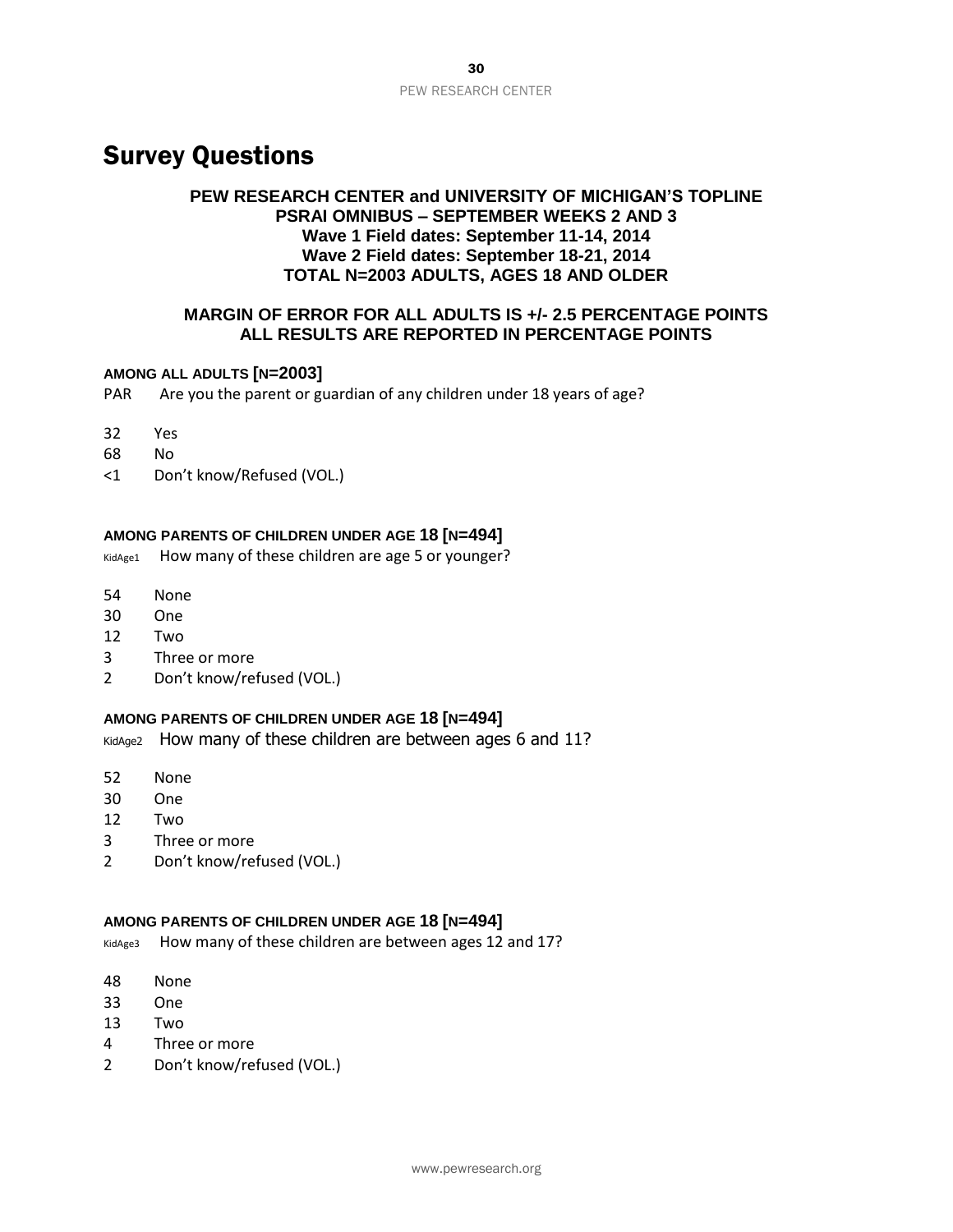# **AMONG ALL INTERNET USERS [N=1597]**

# WEB1-A Next... Please tell me if you ever use the internet to do any of the following things. Do you ever... **[INSERT ITEMS; RANDOMIZE]**?

**[IF NECESSARY:** We'd just like to know the one you use most often.**]**

|                      | <b>TOTAL HAVE</b>               |                  |                                     |                      |                |  |  |
|----------------------|---------------------------------|------------------|-------------------------------------|----------------------|----------------|--|--|
|                      | <b>EVER DONE</b><br><b>THIS</b> | DID<br>YESTERDAY | <b>HAVE NOT</b><br><b>DONE THIS</b> | DON'T<br><b>KNOW</b> | <b>REFUSED</b> |  |  |
| Use Twitter          |                                 |                  |                                     |                      |                |  |  |
| Current              | 23                              | n/a              | 77                                  | <1                   | $\mathbf 0$    |  |  |
| September 2013       | 18                              | n/a              | 82                                  | $\leq$ 1             | $\mathbf 0$    |  |  |
| May 2013             | 18                              | n/a              | 82                                  | <1                   | <1             |  |  |
| December 2012        | 16                              | n/a              | 84                                  | <1                   | $<$ 1          |  |  |
| August 2012          | 16                              | n/a              | 84                                  | <1                   | 0              |  |  |
| February 2012        | 15                              | 8                | 85                                  | <1                   | 0              |  |  |
| August 2011          | 12                              | 5                | 88                                  | <1                   | $\mathbf 0$    |  |  |
| May 2011             | 13                              | $\overline{4}$   | 87                                  | $<$ 1                | 0              |  |  |
| January 2011         | 10                              | n/a              | 90                                  | <1                   | $<$ 1          |  |  |
| December 2010        | 12                              | n/a              | 88                                  | $\leq$ 1             | 0              |  |  |
| November 2010        | 8                               | $\overline{2}$   | 92                                  | $\mathbf 0$          | <1             |  |  |
| Use Instagram        |                                 |                  |                                     |                      |                |  |  |
| Current              | 23                              | n/a              | 77                                  | $<$ 1                | 0              |  |  |
| September 2013       | 17                              | n/a              | 82                                  | <1                   | 0              |  |  |
| December 2012        | 13                              | n/a              | 87                                  | <1                   | 0              |  |  |
| August 2-5, 2012     | 12                              | n/a              | 88                                  | $\mathbf{1}$         | 0              |  |  |
| <b>Use Pinterest</b> |                                 |                  |                                     |                      |                |  |  |
| Current              | 28                              | n/a              | 72                                  | $<$ 1                | 0              |  |  |
| September 2013       | 21                              | n/a              | 77                                  | $\overline{2}$       | $<$ 1          |  |  |
| December 2012        | 15                              | n/a              | 83                                  | $\overline{2}$       | $\overline{0}$ |  |  |
| August 2-5, 2012     | 12                              | n/a              | 87                                  | $\mathbf{1}$         | <1             |  |  |
| Use LinkedIn         |                                 |                  |                                     |                      |                |  |  |
| Current              | 28                              | n/a              | 72                                  | <1                   | 0              |  |  |
| September 2013       | 22                              | n/a              | 77                                  | $\mathbf{1}$         | <1             |  |  |
| Use Facebook         |                                 |                  |                                     |                      |                |  |  |
| Current              | 71                              | n/a              | 28                                  | 0                    | $<$ 1          |  |  |
| September 2013       | 71                              | n/a              | 29                                  | 0                    | 0              |  |  |
| December 13-16, 2012 | 67                              | n/a              | 33                                  | $\overline{0}$       | <1             |  |  |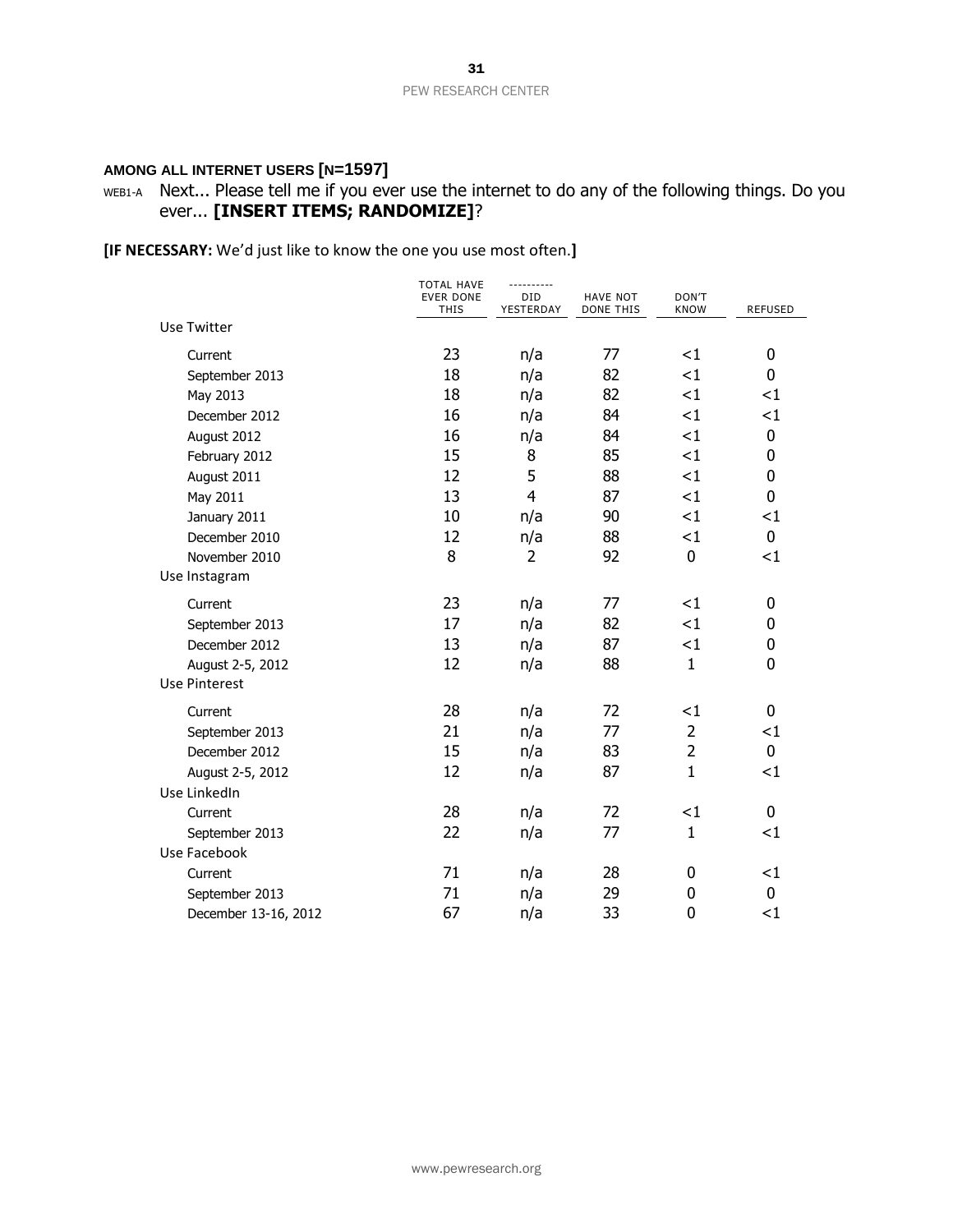#### **AMONG USERS OF DESIGNATED SOCIAL MEDIA**

SNS2 Thinking about the social media sites you use... About how often do you visit or use **[INSERT ITEMS; RANDOMIZE]**? **[AS NECESSARY: READ 1-5]**

|                  | Several<br>times a<br>day | About<br>once a<br>day |                    | A few days a week    | Every few<br>weeks | Less<br>often | Don't<br>know<br>(VOL.) | Refused<br>(VOL.) |
|------------------|---------------------------|------------------------|--------------------|----------------------|--------------------|---------------|-------------------------|-------------------|
|                  |                           |                        | 3-5 days<br>a week | $1-2$ days<br>a week |                    |               |                         |                   |
| a. Twitter       |                           |                        |                    |                      |                    |               |                         |                   |
| Current (n=323)  | 22                        | 14                     |                    | 24                   | 15                 | 25            | $<$ 1                   | 0                 |
| September 2013   | 29                        | 17                     | 10                 | 11                   | 12                 | 20            | $\mathbf{1}$            | 0                 |
| b. Instagram     |                           |                        |                    |                      |                    |               |                         |                   |
| Current (n=317)  | 32                        | 17                     |                    | 24                   | 10                 | 16            | $\mathbf{1}$            | 0                 |
| September 2013   | 35                        | 22                     | 11                 | 10                   | 6                  | 15            | $\mathbf{1}$            | 0                 |
| c. Pinterest     |                           |                        |                    |                      |                    |               |                         |                   |
| Current (n=398)  | 9                         | 8                      |                    | 29                   | 25                 | 26            | $\mathbf{1}$            | $\mathbf{1}$      |
| September 2013   | 11                        | 13                     | 10                 | 20                   | 21                 | 24            | $\mathbf{1}$            | $\mathbf{1}$      |
| d. LinkedIn      |                           |                        |                    |                      |                    |               |                         |                   |
| Current (n=463)  | 7                         | 6                      |                    | 25                   | 31                 | 30            | $\mathbf{1}$            | <1                |
| September 2013   | 5                         | 8                      | 15                 | 19                   | 27                 | 25            | <1                      | $<1\,$            |
| e. Facebook      |                           |                        |                    |                      |                    |               |                         |                   |
| Current (n=1074) | 45                        | 25                     |                    | 17                   | 6                  | 6             | $<$ 1                   | $\leq$ 1          |
| September 2013   | 40                        | 24                     | 10                 | 13                   | 6                  | 8             | <1                      | 0                 |

### **AMONG FACEBOOK USERS [N=1074]**

FB1 Thinking about your use of Facebook... Approximately how many TOTAL Facebook friends do you have? **[READ IF NECESSARY:** Just your best guess is fine.**]**

September 2013 Current 1 No friends 39 1-100 friends 19 101-250 friends 22 251-500 friends 14 More than 500 friends 2 4 Don't know (VOL.) 1 Refused (VOL.)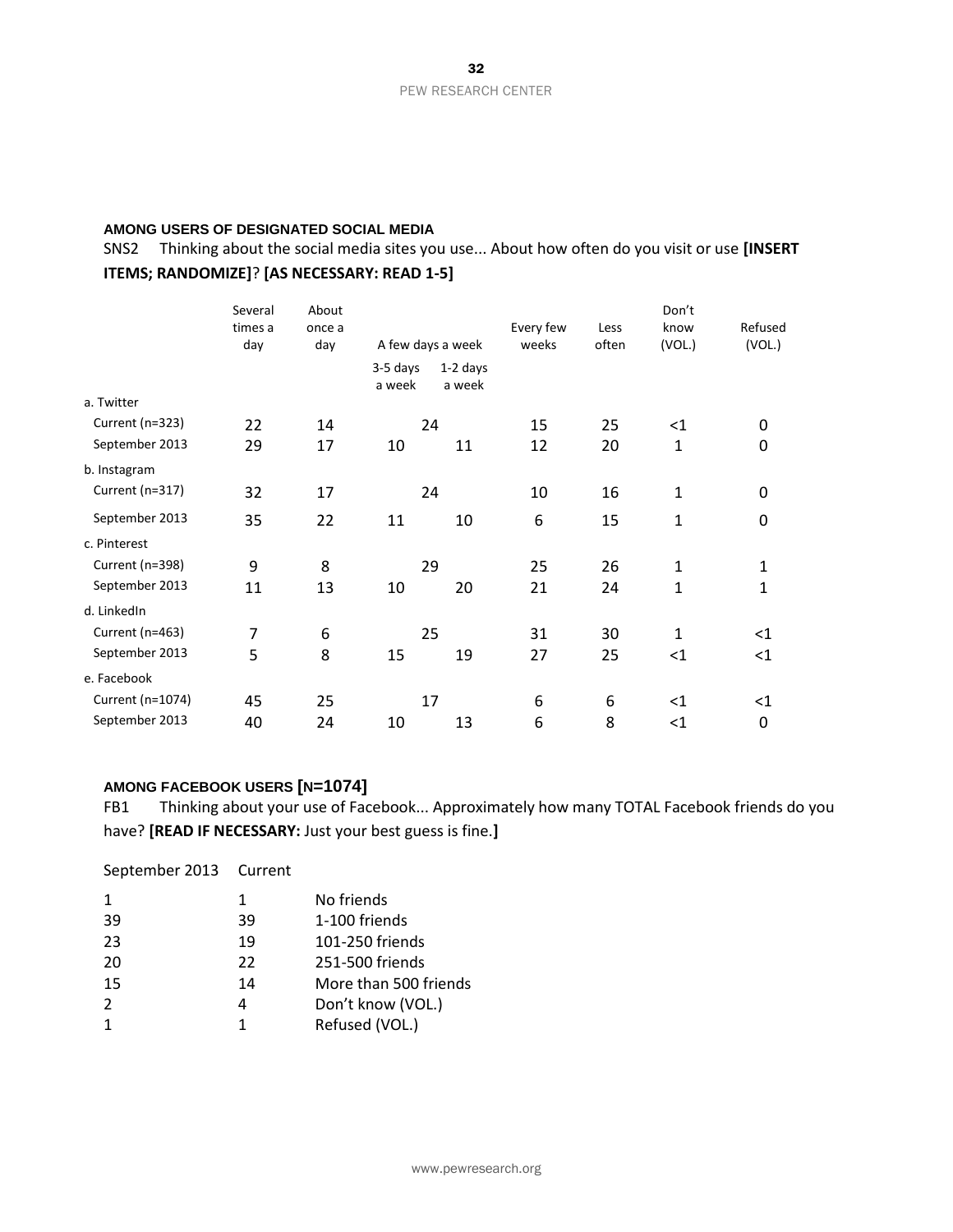# **AMONG FACEBOOK USERS [N=1074]**

FB2 Approximately how many of your TOTAL Facebook friends do you consider actual friends? {Question originally designed by Ellison et al,2011. See Methods for citation.}

**[INTERVIEWER NOTE: IF R ASKS WHAT WE MEAN BY ACTUAL FRIENDS, READ:** "Whatever that means to you"]

- 2 None
- 71 1-100 friends
- 13 101-250 friends
- 7 251-500 friends
- 2 More than 500 friends
- 3 Don't know (VOL.)
- 1 Refused (VOL.)

### **AMONG FACEBOOK USERS [N=1074]**

FB3 How often, if ever, do you share, post or comment on Facebook as opposed to reading or viewing content? [READ]

- 27 Frequently
- 39 Sometimes
- 28 Hardly ever
- 7 Never
- <1 Don't know (VOL.)
- <1 Refused (VOL.)
- **65 Total Frequently/Sometimes**
- **34 Total Hardly ever/Never**

### **AMONG FACEBOOK USERS [N=1074]**

FB4 Thinking about who is in your Facebook network, are you Facebook friends with... **[INSERT ITEM; RANDOMIZE EXCEPT e. AND f. ALWAYS TOGETHER; c. ALWAYS AFTER a. OR b.]**? How about **[INSERT NEXT ITEM]? [READ IF NECESSARY:** Are you Facebook friends with **(ITEM)**?**]**

|                                                       | Yes | No | (VOL.) | Don't know<br>(VOL.) | Refused<br>(VOL.) |
|-------------------------------------------------------|-----|----|--------|----------------------|-------------------|
| Your parents                                          | 45  | 49 |        | ${<}1$               | $\leq$ 1          |
| Your children                                         | 43  | 41 | 16     | <1                   | ${<}1$            |
| Other family members                                  | 93  |    | <1     | 0                    | <1                |
| Work colleagues                                       | 58  | 37 | 4      | 0                    | ${<}1$            |
| Friends from the past, such as high school or college | 87  | 13 | 0      | <1                   | ${<}1$            |
| Current friends                                       | 91  | 9  | <1     | $<$ 1                | ${<}1$            |
| <b>Neighbors</b>                                      | 36  | 63 | <1     | ${<}1$               | ${<}1$            |
| People you have never met in person                   | 39  | 61 |        | 0                    | <1                |
|                                                       |     |    |        | Doesn't apply        |                   |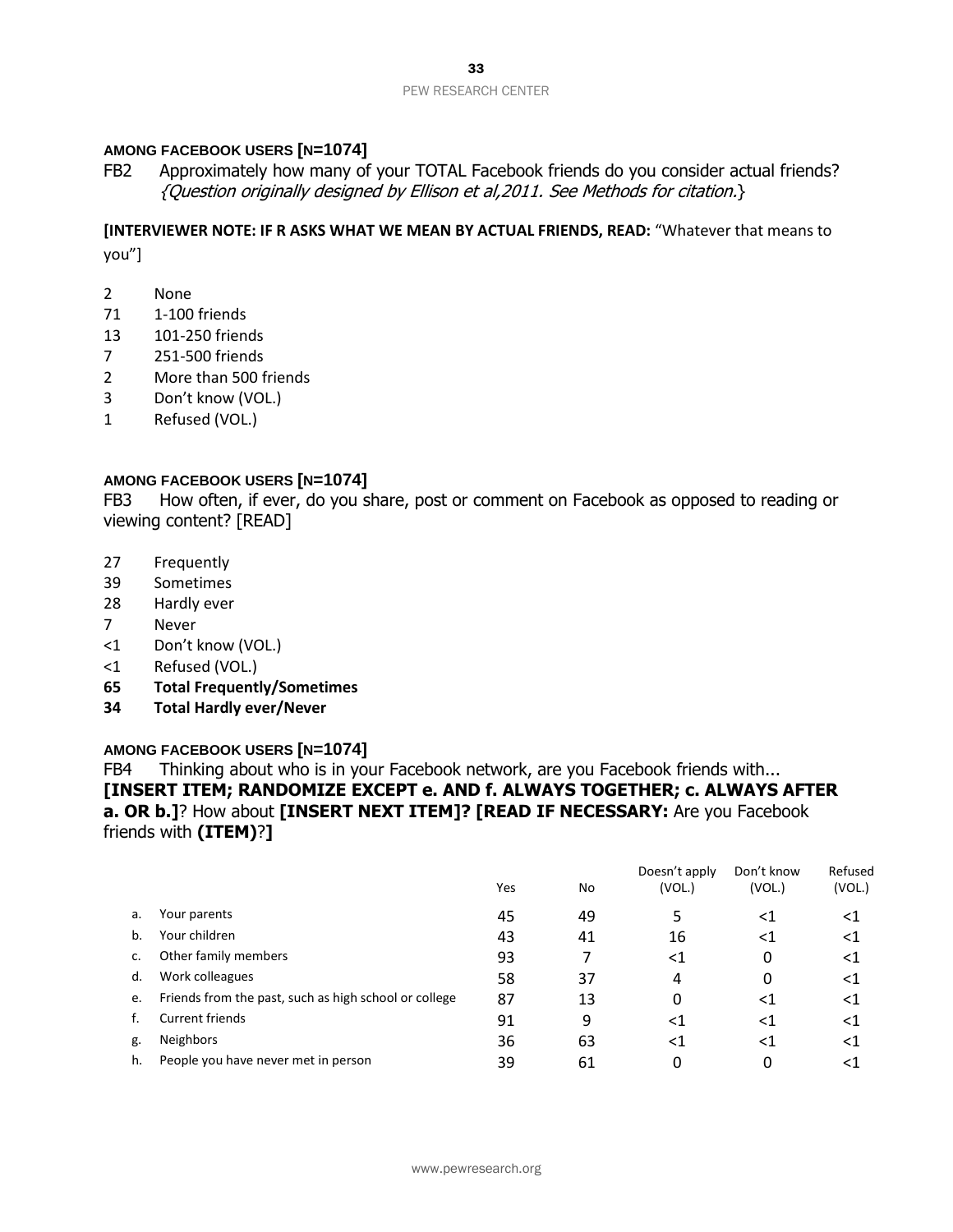#### **AMONG ALL SNS USERS [N=1235]**

SNS3 Thinking about your OWN use of social media... Please tell us if you agree or disagree with the following statements. **[INSERT ITEMS; RANDOMIZE]**

# **[READ FOR FIRST ITEM, THEN AS NECESSARY: Do you strongly agree, somewhat agree, somewhat DISagree or strongly disagree?]**

|                                                                                                               | Strongly<br>agree | Somewhat<br>agree | Somewhat<br>disagree | Strongly<br>disagree | Don't<br>know<br>(VOL.) | Refused<br>(VOL.) | Total<br>Agree | Total<br><b>Disagree</b> |
|---------------------------------------------------------------------------------------------------------------|-------------------|-------------------|----------------------|----------------------|-------------------------|-------------------|----------------|--------------------------|
| a. When you see a friend or acquaintance sharing good<br>news on social media, you try to respond             | 39                | 39                | 9                    | 10                   |                         |                   | 79             | 19                       |
| b. When you see a friend or acquaintance sharing bad<br>news on social media, you try to respond              | 26                | 33                | 16                   | 22                   |                         |                   | 59             | 39                       |
| c. When you see someone asking a question on social<br>media that you know the answer to, you try to respond. | 29                | 39                | 14                   | 16                   |                         |                   | 68             | 30                       |
| d. You get useful information from social media                                                               | 29                | 46                | 15                   | 9                    | <1                      | <1                | 75             | 24                       |
| e. You get support from friends on social media                                                               | 33                | 38                | 13                   | 14                   |                         |                   | 71             | 27                       |

#### **AMONG ALL IN PARENT MODULE [N=336]**

UM1 Now I'd like to ask you about some situations you may have experienced recently. At any point in the LAST 12 MONTHS, have you... **[INSERT ITEMS; RANDOMIZE]**? Next, in the last 12 months, have you **[INSERT NEXT ITEM]**?

|    |                                                             | Yes | No. | Don't know<br>(VOL.) | Refused<br>(VOL.) |
|----|-------------------------------------------------------------|-----|-----|----------------------|-------------------|
| а. | Had concerns or questions about your child's technology use | 33  | 67  |                      |                   |

#### **AMONG SNS USERS IN THE PARENT MODULE [N=241]**

UM5 Now thinking only about the last 30 days... In the last 30 days, how often have you **[INSERT ITEMS; RANDOMIZE]** – frequently, sometimes, hardly ever, or never?

### **[IF NECESSARY:** In the last 30 days...**]**

how often have you **[INSERT NEXT ITEM]**? **[READ AS NECESSARY:** Frequently, sometimes, hardly ever, or never?**]**

|                                                                                                              |            |           |                |       | Don't          |                   | Total                    |                                   |
|--------------------------------------------------------------------------------------------------------------|------------|-----------|----------------|-------|----------------|-------------------|--------------------------|-----------------------------------|
|                                                                                                              | Frequently | Sometimes | Hardly<br>ever | Never | know<br>(VOL.) | Refused<br>(VOL.) | Frequently/<br>Sometimes | <b>Total Hardly</b><br>ever/Never |
| a. Asked questions about parenting issues on                                                                 |            |           |                |       |                |                   |                          |                                   |
| social media sites                                                                                           | 3          | 10        | 18             | 69    | 0              | 0                 | 13                       | 87                                |
| b. Come across useful information about<br>parenting while looking at social media<br>content                |            | 26        | 26             | 40    |                | ≺1                | 33                       | 65                                |
| c. Received social or emotional support from<br>other people about a parenting issue through<br>social media | 8          | 16        | 18             | 58    | <1             |                   | 24                       | 76                                |